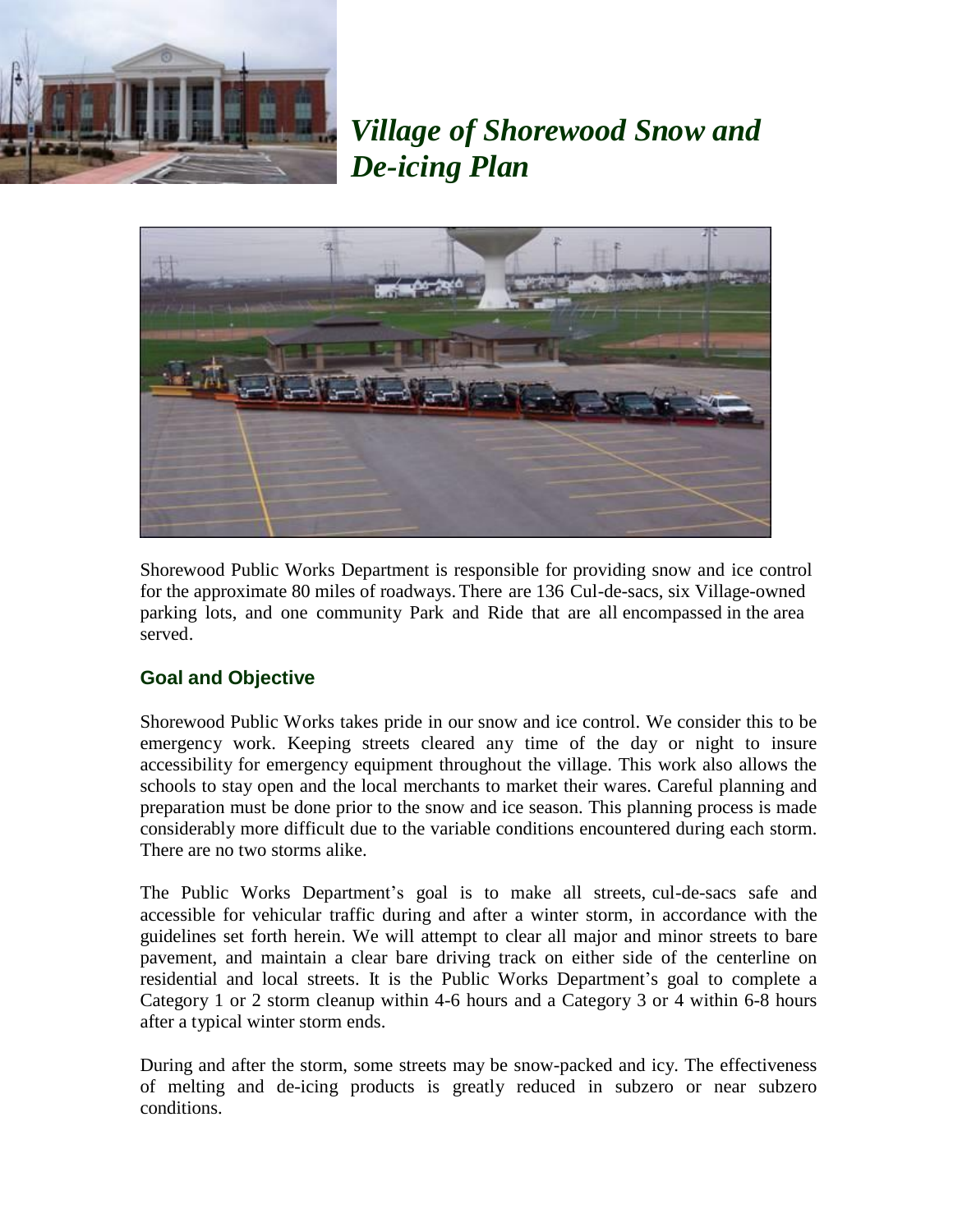

The Public Works Department personnel will respond each time we are notified that weather conditions include the possibility of creating a hazard for the public. Depending on the severity of the storm, as few as two employees and two trucks to as many as twenty employees and eighteen pieces of village owned equipment can be made available to combat a storm.

This Snow & Ice Control Plan recognizes four storm categories:

**Category 1** - One inch or less of snow or sleet resulting in icy conditions. Snow routes rated priority 1-3, are treated with de-icing material. Plowing is typically not required, but done as necessary.

**Category 2** – Two inches of snow. All snow routes rated priority 1-2 are plowed then treated with de-icing material. Priority 3 streets will be made passable until the storm subsides. Then all priority 1-2 streets will be cleared curb to curb prior to the completion of priority 3 streets.

**Category 3** - Three inches or more with or without wind causing blizzard conditions. All priority 1-3 streets are plowed, and treated with de-icing material until the storm subsides. Then all priority 1-2 streets will be cleared curb to curb prior to the completion of priority 3 streets.

**Category 4** - A major snowstorm amounting to six inches or more. Concentration is focused on all priority 1 streets and emergency facilities. Priority 2 streets plowed as soon as possible thereafter. Priority 3 streets are cleaned last. Then all priority 1-2 streets will be cleared curb to curb prior to the completion of priority 3 streets.

Because we base our practice on the speed and volume of traffic on our streets in the community, the Public Works snow and ice control plan provides the following priority levels. These levels are just guidelines to implement a snow and ice event:

**Priority 1** - All major and minor collector streets will be considered to be the minimum network which must be kept open for emergency vehicles.

**Priority 2** – The remaining network includes, streets, intersections, hills, curves and Municipal parking lots.

**Priority 3** - All cul-de-sacs, dead ends and recreational parking areas.

Route 52 and Route 59 are state highways and are plowed by the state, however Shorewood Public Works Department will plow them in the event that they become impassable.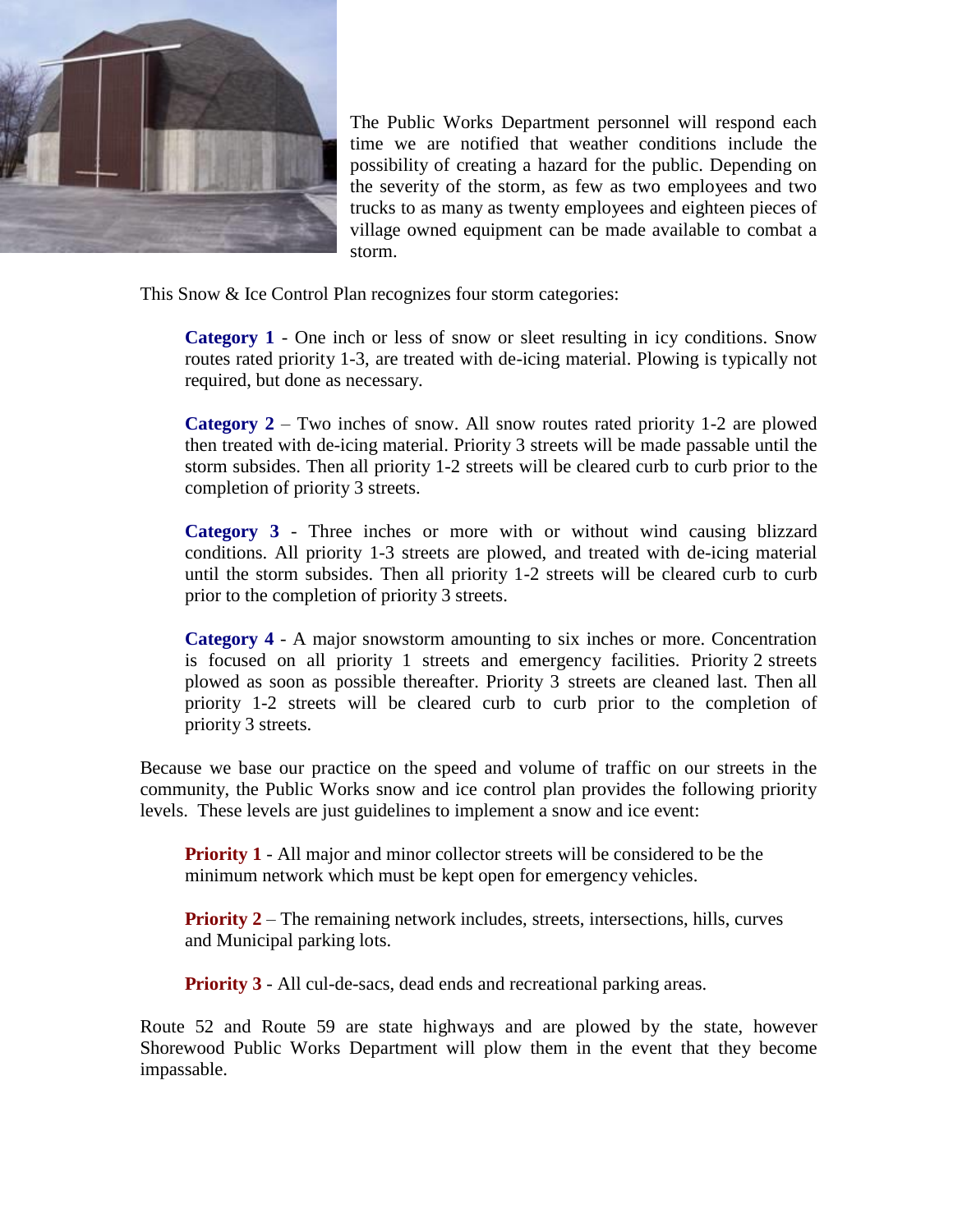

A key element in implementing an efficient snow and ice control program is receiving timely

weather information. Accurate weather forecasting is imperative in deciding which of the various operational procedures will be followed. The Public Works Department has equipped the

Emergency Operations Center/Snow Command with a live weather radar system, and contracted with a commercial weather forecasting agency, further assisting us in the deployment decision making process for the mobilization of personnel and equipment.

At the minimum, the department will initiate a (two-truck) response upon the receipt of a storm warning. An operation may be initiated in advance of precipitation or freezing conditions depending on the estimated start time or intensity of the storm.

#### **Alerting Snow and Ice Control Personnel**

Snow and ice control operations fall under the jurisdiction of the Public Works Director, however, all Public Works personnel have a part in these operations. Snow and ice operations may be conducted on a 24-hour basis, 7 days per week. In the event of an impending storm, the Public Works Director will consult with a designee from Street Maintenance Department to determine the most effective way to combat the storm. The planning efforts will attempt to maximize the best use of village resources, this possibly can include personnel from other departments are asked to assist during extreme snow emergencies.

#### **General Snow and Ice Procedures**

When the department is notified of an impending snowstorm, a decision is made to implement one of four different operations for clearing village streets. Each operation varies in the amount of service performed and the manpower and equipment necessary to perform it. A salting operation (1) would be initiated in advance of a storm. A plowingsalting operation (1-2) would be initiated if the potential for freezing conditions existed, to melt snow or ice accumulated to a depth of less than approximately one inch or to prevent the bonding of packed snow to the pavement. In the event that snow is forecasted to be greater than a one inch ice accumulation, or blowing-drifting snow Operations (3-4) would be initiated.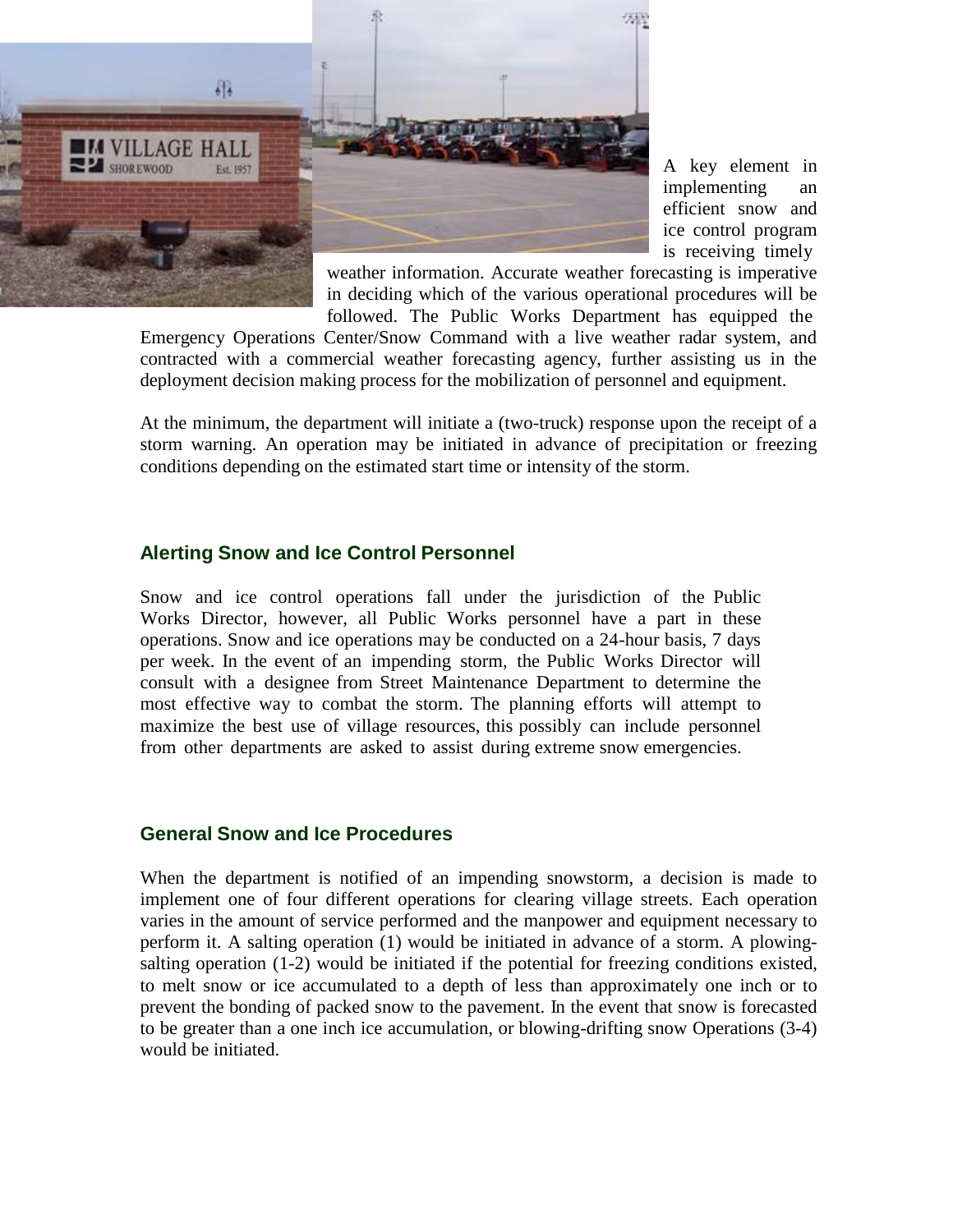

**Operation 1**: Two-Trucks Salting **Operation 2**: Four-Trucks Plowing-Salting **Operation 3**: Twelve-Trucks Plowing-Salting **Operation 4**: Full Call Out

It can be expected that snow will be plowed into driveways as a normal part of snow removal operations. Attempts will be made to keep excessive amounts from accumulating; however, each driveway will receive a certain amount of snow. Per Shorewood Ordinance # 4-2-6 dated 05/01/1990, we ask that you do not Blow, Plow or Shovel snow into or across Village streets. This is enforceable by the Shorewood police with a fine of, not less than \$100.00, no more than a \$500.00.

## **Supplemental Operations**

The Public Works Director may retain private contractors to supply additional operators and equipment should storm conditions become long (longer than 48 hours) and severe. Such action would only be taken in extreme emergencies, and only at the discretion of the Public Works Director, in consultation with the Village Administrator. It is an important option that must be available to the Public Works Department in case of equipment breakdowns or if a succession of winter storms pummels the Village.

# **Parking Policy**

Ordinance # 11-13-11 states that there is no parking on all Village streets after two (2) inches of snow has fallen. The Ordinance also allows the Public Works Director to declare a snow emergency (a "No Parking" ban on all Village streets) when a minimum of two (2) inches of snowfall has occurred. The Director, in consultation with the Village Administrator and in conjunction with the Police Department, may ticket and tow all vehicles on Village streets which interfere with operations after the declaration. It is permissible to be parked on a Village street after fewer than or up to two (2) inches of snow has fallen. However we ask that if there is a prediction for snow and or ice event, to remove parked cars from Village streets. This will make our efforts more effective and lessen the probabilities for accidents.

## **Property Damage**

During the course of operations throughout any given winter, snow removal forces may incur a certain amount of damage to Village and private property. In the event that parkway damage is sustained due to a plow riding over a curb, the Public Works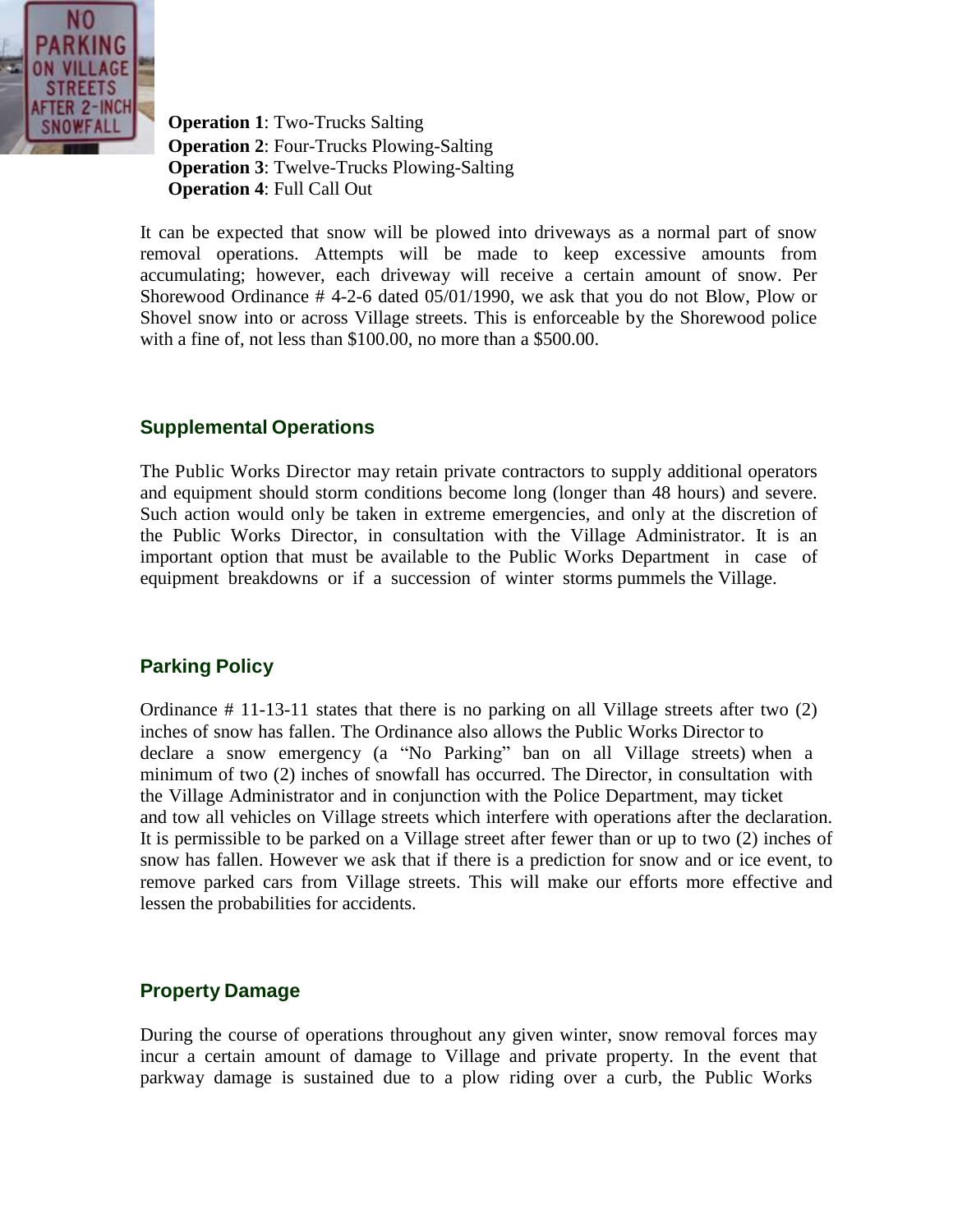Department will repair said damage as soon as weather conditions permit. If the parkway sod was rolled back in such a way that it could be re-used; representatives of the Department will restore it. If the sod is damaged beyond repair, the Public Works Department will restore the area at the earliest time when there is both the appropriate weather and availability of material. Topsoil and seed or sod will be used in the damaged area. Any damage sustained due to salt brine inadvertently splashed onto a parkway during the course of the winter will not be treated or repaired by the Village. To report such damage, please call (815) 553-2321.

### **Mail Box Damage**

If one of our drivers inadvertently damages a mailbox that is properly installed and maintained, we will replace it with a temporary mailbox, if needed. It will be the responsibility of the resident to repair or replace the mailbox. The Village will reimburse, up to \$125.00, for the repair or replacement, with approval.

To report mailbox damage please call (815) 553-2321. If your mail box was determined to be in either in need of repair or too close to the street, we are not responsible for any damage or repair. According to the United States Postal regulations proper placement of a mailbox should be as follows: at least 41 inches and no more than 45 inches aboveground and no part of the mailbox should be closer than 6 inches but no more than 8 inches behind the back of the curb.

### **Assistance to Private Property**

Under no circumstances will a Village employee be allowed to use a Village-owned vehicle to push, pull, or tow a stranded private vehicle from a roadway or parking lot. The employee may, if a hazard exists, use his radio to notify WESCOM of the hazardous condition. Likewise, under no circumstances will a Village employee use a Villageowned vehicle to perform any snow removal or ice control operation on private or commercial property.